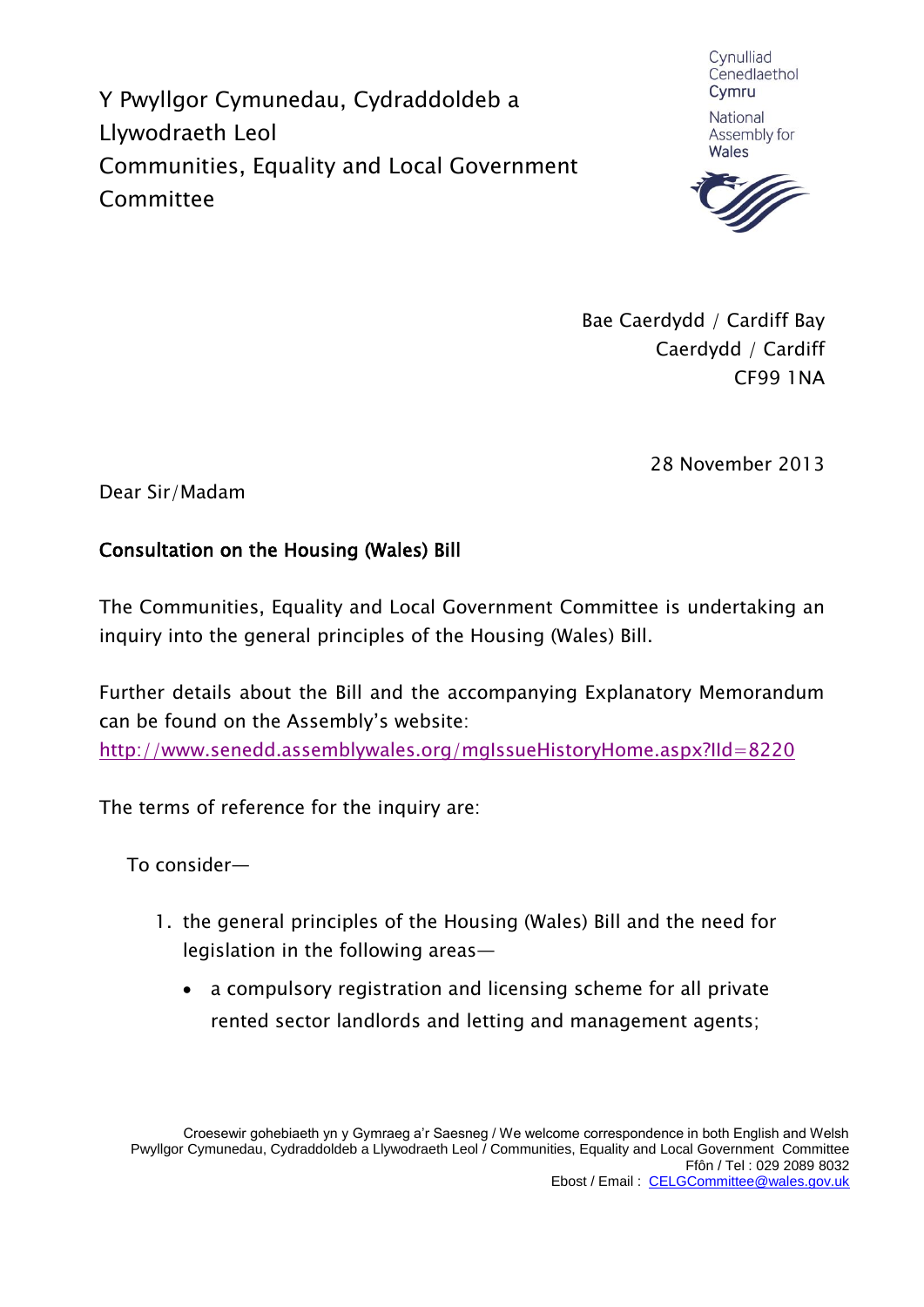- reform of homelessness law, including placing a stronger duty on local authorities to prevent homelessness and allowing them to use suitable accommodation in the private sector;
- a duty on local authorities to provide sites for Gypsies and Travellers where a need has been identified;
- standards for local authorities on rents, service charges and quality of accommodation;
- reform the Housing Revenue Account Subsidy system;
- the power for local authorities to charge more than the standard rate of council tax on homes empty for over a year;
- the provision of housing by Co-operative Housing Associations;
- amendments to the Mobile Home (Wales) Act 2013.
- 2. any potential barriers to the implementation of these provisions and whether the Bill takes account of them,
- 3. whether there are any unintended consequences arising from the Bill,
- 4. the financial implications of the Bill (as set out in Part 2 of the Explanatory Memorandum (the Regulatory Impact Assessment, which estimates the costs and benefits of implementation of the Bill),
- 5. the appropriateness of the powers in the Bill for Welsh Ministers to make subordinate legislation (as set out in Chapter 5 of Part 1 of the Explanatory Memorandum, which contains a table summarising the powers for Welsh Ministers to make subordinate legislation).

# Invitation to contribute to the inquiry

The Committee welcomes evidence from those with an interest in this subject. If you are responding on behalf of an organisation, please provide a brief description of the role of your organisation.

The Committee welcomes contributions in English or Welsh and we ask organisations with Welsh Language policies/schemes to provide bilingual submissions, in line with their public information policies. The Committee will consider responses to the inquiry and hold oral evidence sessions during the spring term.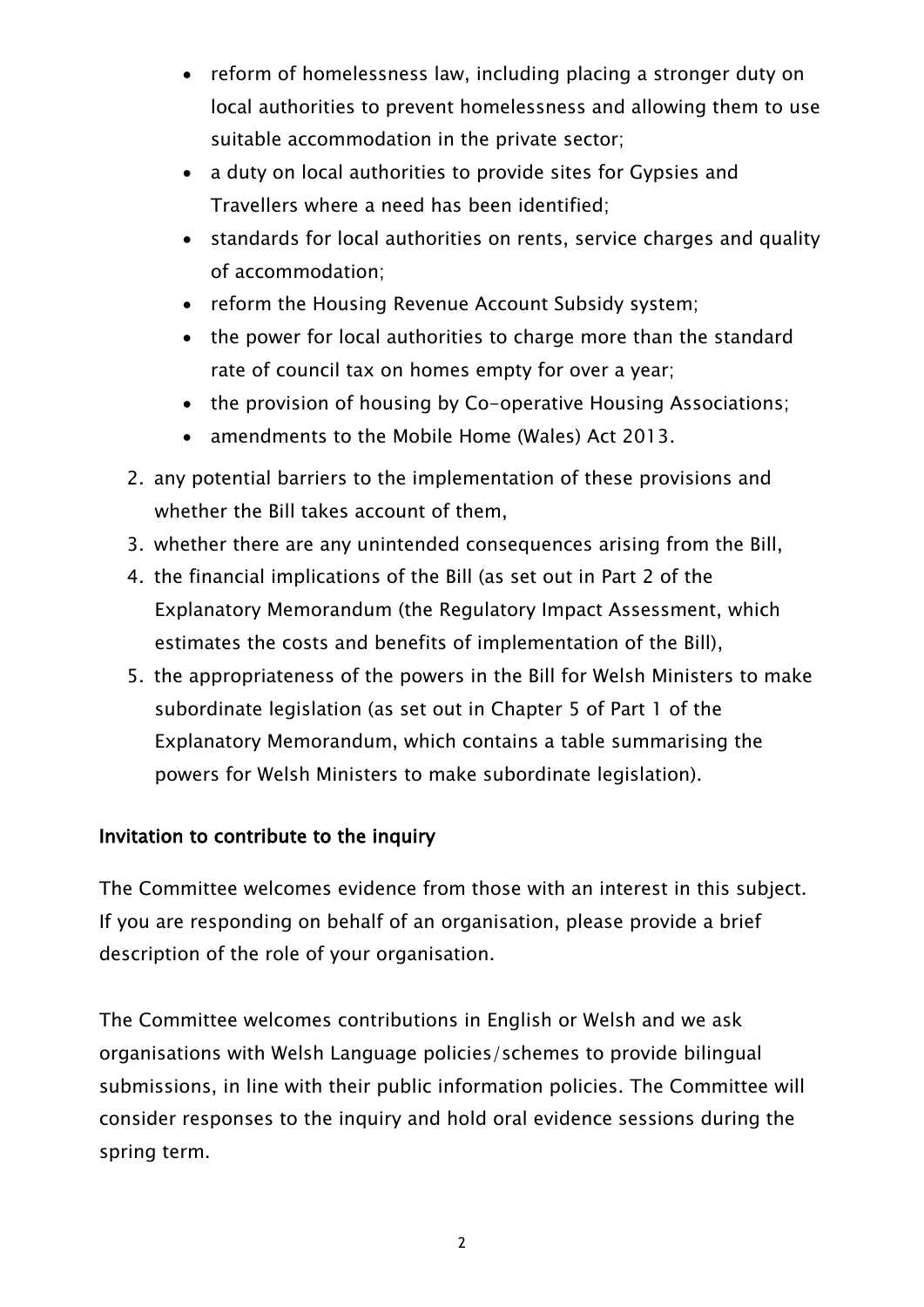If you wish to submit evidence, please send an electronic copy of your submission to: [CELGCommittee@wales.gov.uk](mailto:CELGCommittee@wales.gov.uk) Alternatively, you can write to:

Committee Clerk Communities, Equality and Local Government Committee National Assembly for Wales Cardiff Bay, CF99 1NA.

Submissions should arrive by 17 January 2014. It may not be possible to take into account responses received after this date.

For your information, the Committee has invited submissions from those on the attached distribution list. The Committee would be grateful if you could forward a copy of the letter to any individuals or organisations that are not included on this list, but might like to contribute to the inquiry. A copy of this letter has been placed on the Assembly's website with an open invitation to submit views.

#### Disclosure of Information

It is normal practice for the Assembly to publish evidence provided to a Committee. Consequently, your response may appear in a report or in supplementary evidence to a report. The Assembly will not publish information it considers to be personal data.

In the event of a request for information submitted under UK legislation, it may be necessary to disclose the information that you provide. This may include information which has previously been removed by the Assembly for publication purposes.

If you are providing any information, other than personal data, which you feel is not suitable for public disclosure, it is up to you to stipulate which parts should not be published and to provide a reasoned argument to support this. The Assembly will take this into account when publishing information or responding to requests for information.

Très Cesprer.

Christine Chapman AC / AM Cadeirydd / Chair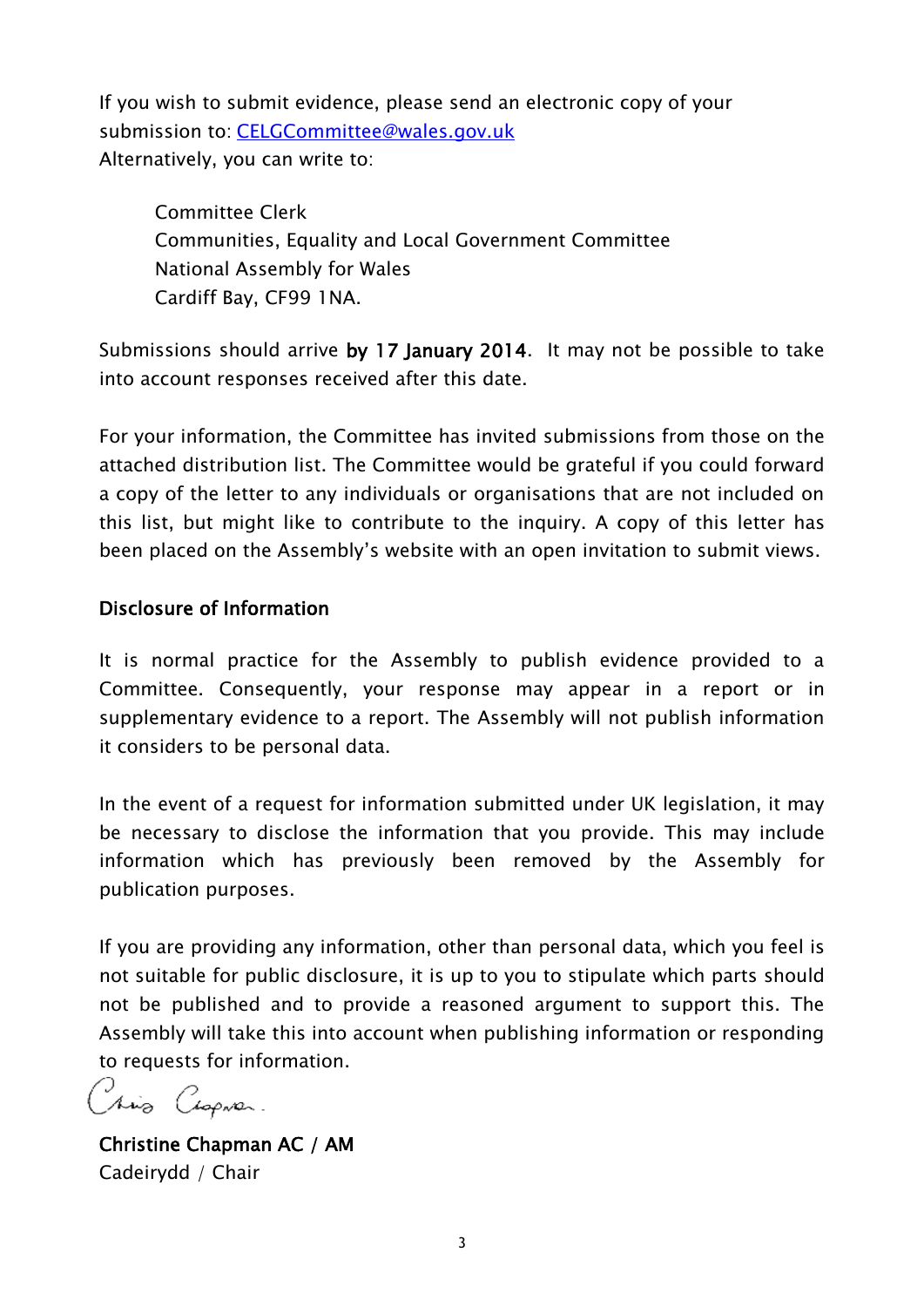## Distribution List

Local Government All 22 Local Authorities All Wales Chief Housing Officer Panel (AWCHOP) Association of Directors of Social Services Wales Brecon Beacons National Park Authority Heads of Housing of all 22 Local Authorities Montgomeryshire Local Council Forum North Wales Association of Town and Larger Community Council One Voice Wales Pembrokeshire Coast National Park Authority Snowdonia National Park Authority Society of Local Authority Chief Executives and Senior Managers (SOLACE) Wales Welsh Association of National Park Authorities Welsh Local Government Association

#### Equality

Anti-poverty Network Cymru Bevan Foundation Cymdeithas yr laith Gymraeg Cymru Yfory Disability Wales Diverse Cymru Equality & Human Rights Commission in Wales Institute of Welsh Affairs Learning Disability Wales Mencap Cymru MEWN Cymru SCOPE Cymru Wales Observatory on Human Rights of Children and Young People Women Making a Difference Women's Equality Network

**Housing** Agorfa Cefni All Wales Housing Technical Panel / Welsh Heads of Environmental Health Housing All Wales Medicines Strategy Group (AWMSG)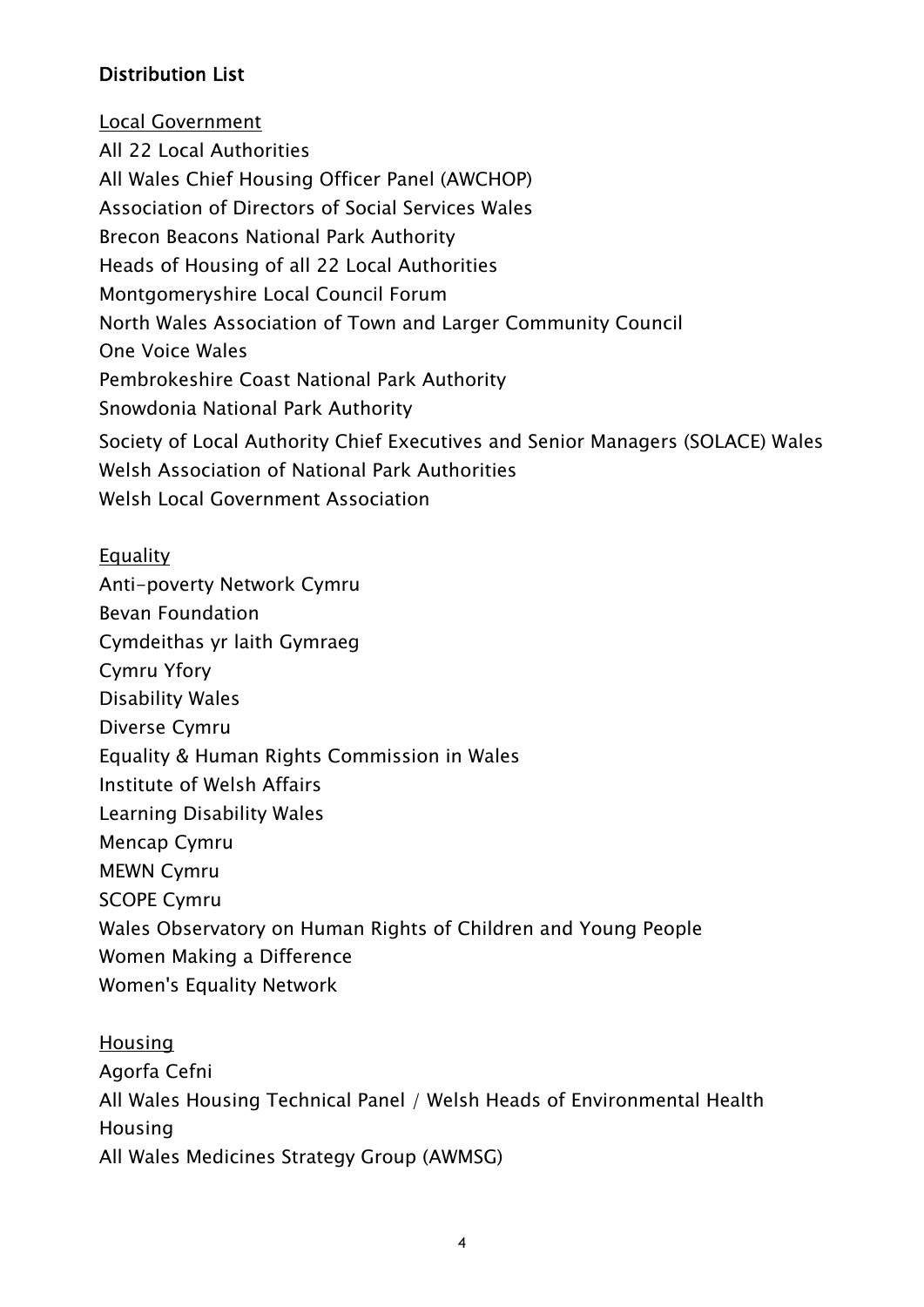Association of Residential Letting Agents Association of Residential Management Agents Cardiff Housing Landlord Accreditation Wales Cefni Lettings and Property Management Ceredigion Monitoring Group Ceredigion Rural Housing Enabler Chartered Institute of Environmental Health Chartered Institute of Housing Cymru CITB Construction Skills Co-operatives UK Council of Mortgage Lenders Cymorth Cymru Federation of Master Builders Wales Federation of Private Residents Associations Guild of Residential Landlords Home Builders Federation House Builders Federation House Mark Cymru Housing Associations x 33 Leadbitter Western Housing Division Llanmoor Homes National Approved Letting Scheme National Federation of Builders Wales National Landlord Association Pennaf Housing Group Polish Housing Society Limited Redrow Homes Registered Social Landlords x 19 Residential Landlords Association Residential Property Tribunal for Wales Royal Institution of Chartered Surveyors Royal Society of Architects in Wales Royal Town Planning Institute Cymru Seren Group Social Landlords Crime and Nuisance Group Tai Pawb Tenant Participation Advisory Service Cymru Tenants Advisory Panel Tenants Association and Powys Mental Health Alliance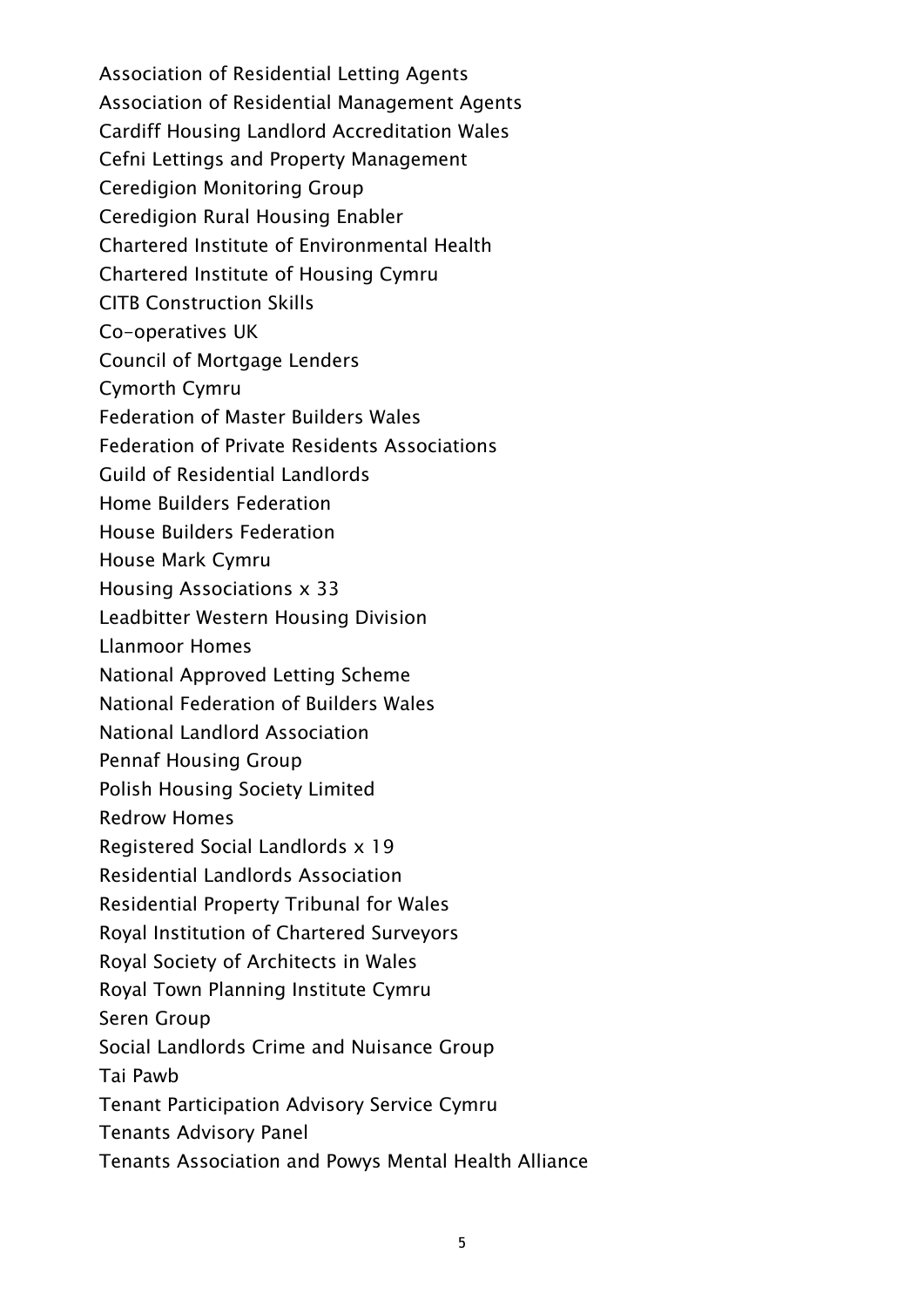The Cadarn Housing Group Limited The Dispute Service Ltd/Tenancy Deposit Scheme Wales Construction Federation Alliance Welsh Tenants Federation

- Public Sector Association of Chief Police Officers Care and Social Services Inspectorate Wales Children's Commissioner for Wales Design Commission for Wales Dyfed Powys Police Head of Neighbourhoods Land Registry Leasehold Advisory Service (LEASE) National Leadership and Innovation Agency for Healthcare National Offender Management Service Natural Resources Wales Public Services Ombudsman for Wales Social Services Improvement Agency South Wales Police Wales Audit Office Wales Co-operative centre Youth Justice Board Cymru
- Charities and voluntary organisations

Abbeyfields Adfer Ban a Chwm Adref Age Alliance Wales Age Cymru Alzheimers - North & West Wales Alzheimers - South Wales BMA Cymru Caer Las Cymru Cardiff and Vale Parents Federation Cardiff Chinese Elderly Association Cardiff YMCA HA Care and Repair Cymru Care Council for Wales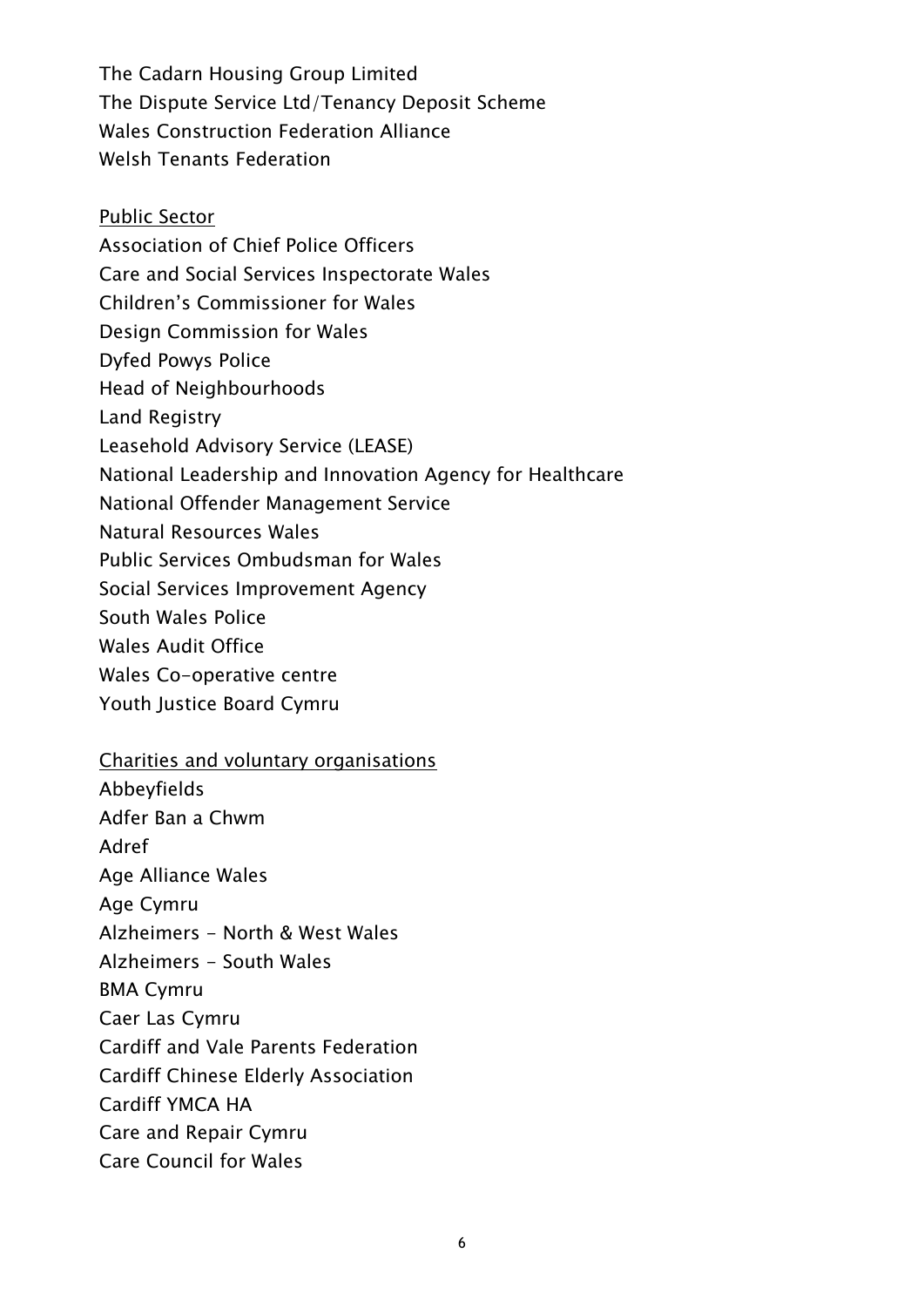Care Forum Wales Carers Trust CDS Co-operatives Charities Aid Foundation Children in Wales Chwarae Teg Citizens' Advice Bureau Citizens Advice Cymru Coed Cymru College of Occupational Therapists Community Housing Cymru Community Justice Cymru Contact a Family Wales Crisis Digartref Ynys Môn Ltd Disabled Living Foundation Electrical Safety Council Emmaus South Wales End Child Poverty Network Cymru End Fuel Poverty Federation of Small Businesses Friendly Housing Action Friends of the Earth Cymru Friends, Families and Travellers GENuS Consortium Gofal Gwynedd CAB Hafan Cymru Help for Heroes Homelessness Officers Network Hwylusydd Tai Gwledig - Rural Housing Enabler Joseph Rowntree Foundation Llamau Macmillan Cancer Support Mid and West Wales ME Group Mid Powys Rural Housing Enabler Mind Cymru Monmouthshire Disablement Association Montgomeryshire Alliance of Neurological Groups & Organisations (MANGO)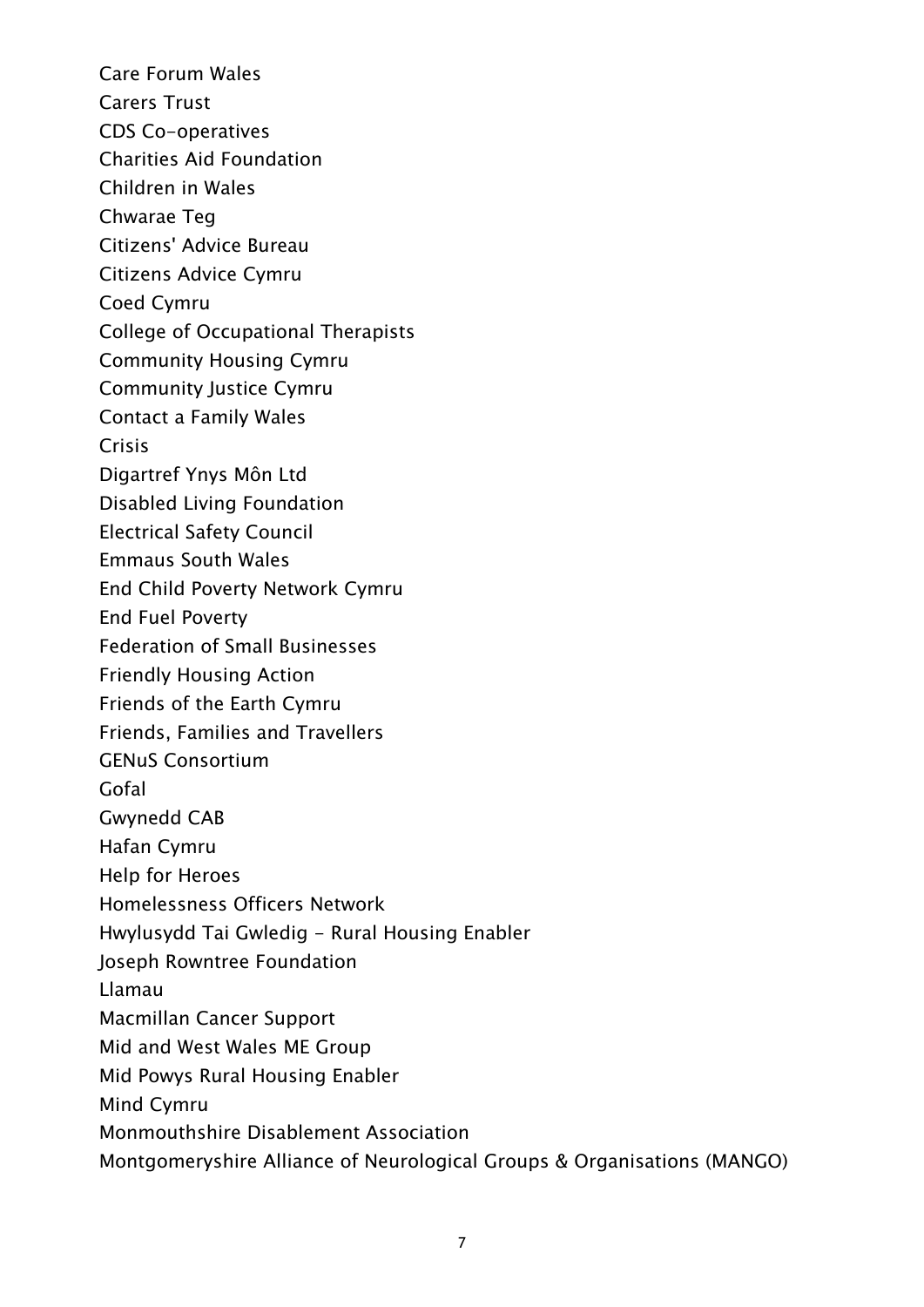Motor Neurone Disease Association Motor Neurone Disease Association - SE Wales MS Society – Montgomeryshire Branch NEA Cymru Older People's Commissioner for Wales Opportunity Housing Trust Platform 51 Powys Association of Voluntary Organisations Rhondda Mental Health Projects RNIB Cymru Rough Sleepers Cymru Royal British Legion Royal National Institute of the Blind Rural Housing Enabler Salvation Army Save the Children Shelter Cymru St Giles Trust The Community Foundation in Wales The National Homelessness Network The Stroke Association Wales The Wales Association of Community Safety Officers (via WLGA) The Wallich Town and Country Planning Association United Welsh Wales Council for the Blind Wales Council for the Deaf Wales Council for Voluntary Action Wales Environment Link Wales Rural Housing Enabler Network Welsh Refugee Council Welsh Women's Aid

Wildmill Communities First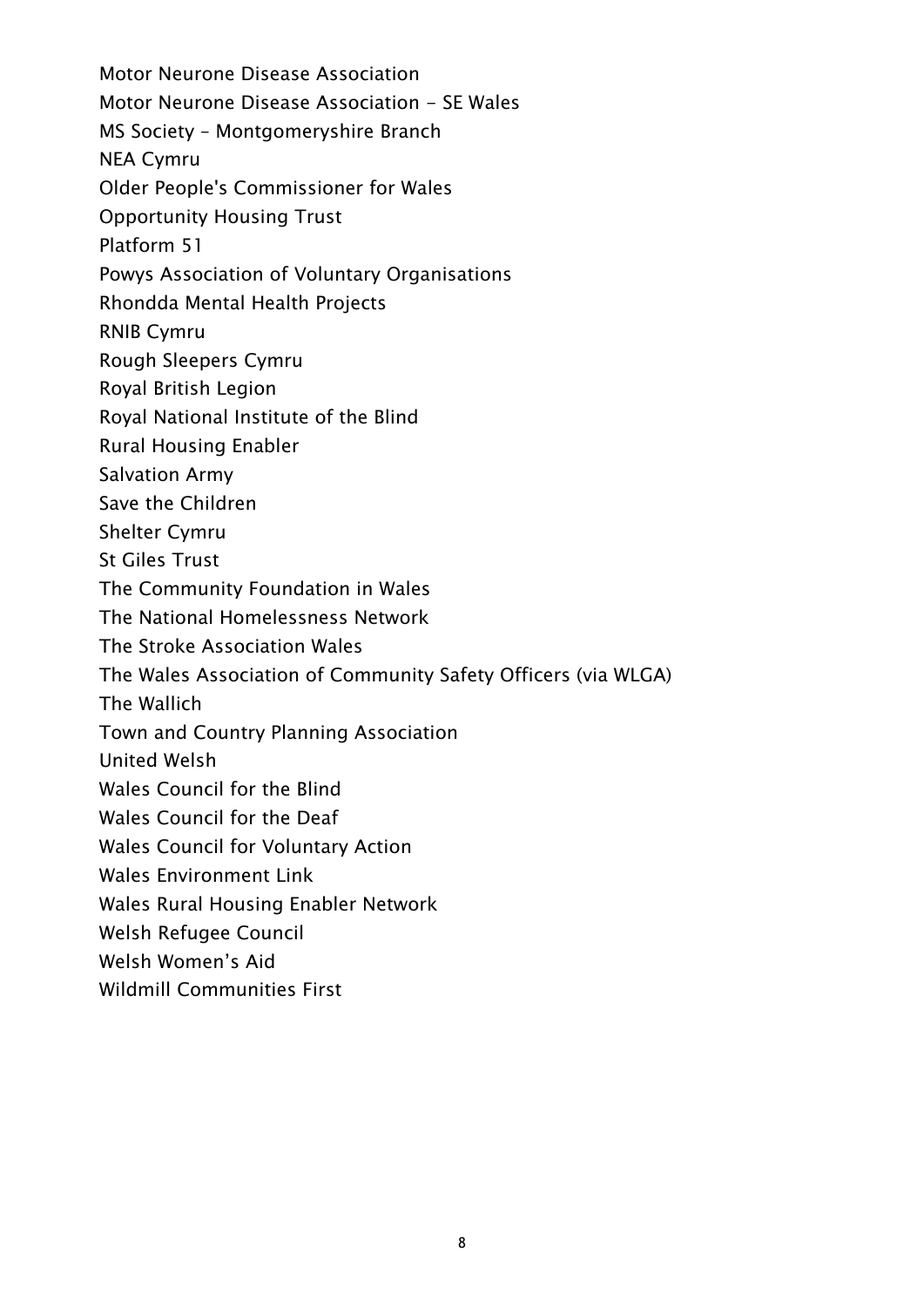Health organisations Community Health Councils x 8 Health and Safety Executive Health Boards x 11 Health Protection Agency Health Protection Committee Wales Health Solutions Wales Healthcare Inspectorate Wales Institute of Medical and Social Care Research at Bangor University Institute of Rural Health Medicines and Healthcare products Regulatory Agency National Institute for Health and Clinical Excellence NHS Wales Informatics Service Royal College of Nursing Wales Royal College of Nursing Wales - North Wales Welsh Health Advisory Committees Welsh Health Specialised Services Committee

Travelling community contacts

All Wales Forum of Gypsy Traveller Education Co-ordinators Bryn Hall Gypsy and Traveller Community Ambassador, Wrexham Cardiff Council Traveller Education Service Cardiff Gypsy and Traveller Project Gypsy Council The Romani Cultural and Arts Company Travelling Ahead Wrexham Gypsy and Travellers Multi-Agency Forum

Academics Professor Steve Wilcox Bob Smith and Pauline Card, Cardiff University Jane Mudd and Victoria Hiscocks, Cardiff Metropolitan University Dr Julie Rugg and David Rhodes, University of York Pat Niner – School of Social Policy, University of Birmingham

Universities Aberystwyth University Bangor University Cardiff University Centre for Social Carework Research at Swansea University Coleg Sir Gâr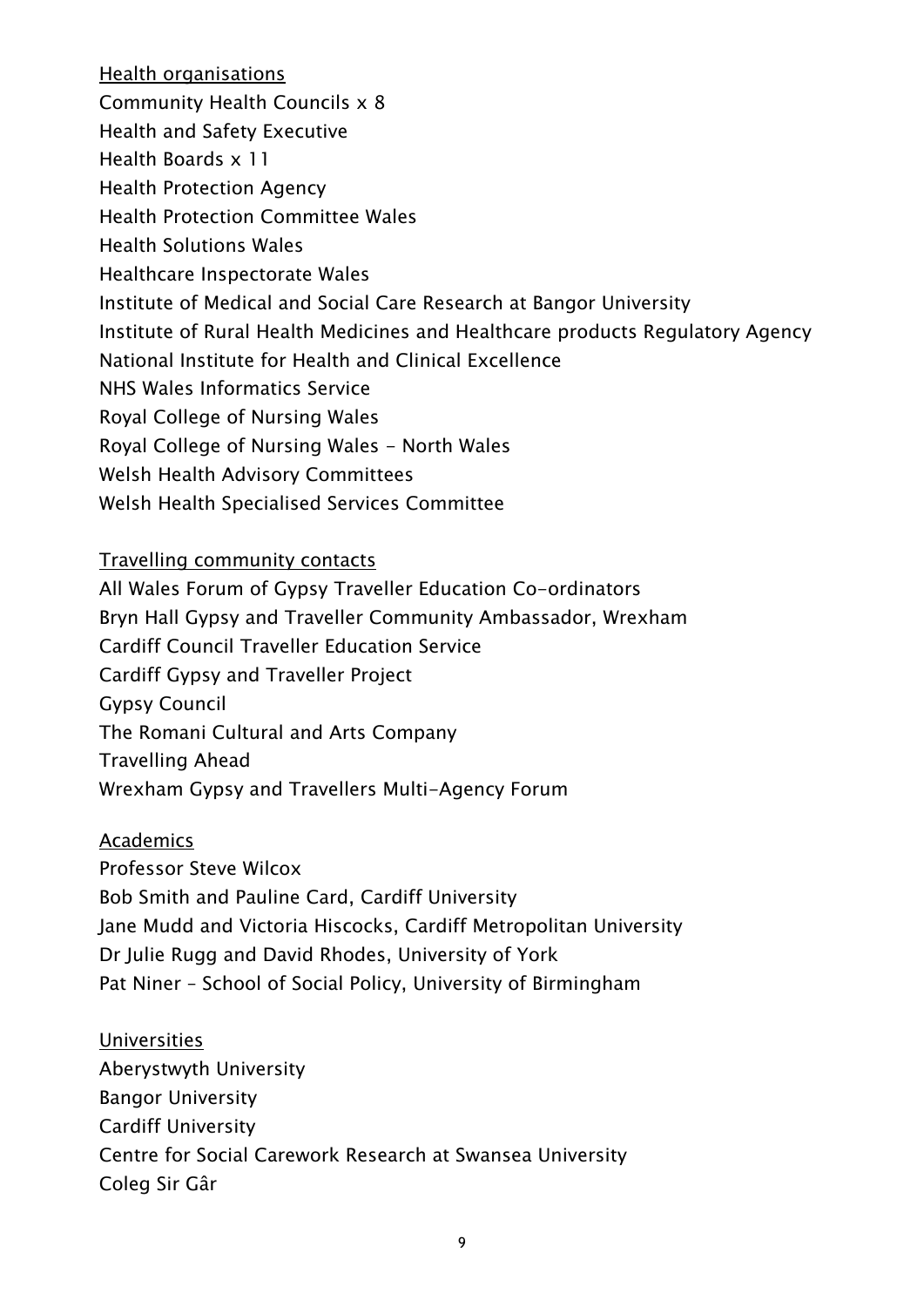Glwyndwr University, Wrexham University of South Wales University of Wales Trinity St David

**Other** Association of Chief Police Officers Association of Chief Estate Surveyors Barclays Bellerophon British Association of Social Workers British Gas British Holiday and Home Parks Association Bruton Knowles Building and Social Housing Foundation Building Societies Association Caerphilly People First CLT Network Community Law Partnership Construction Industry Training Board (CITB) Consumer Focus Wales/Consumer Futures Country Land and Business Association Cwmni Masnachol Cilcennin Dee Valley Water plc Dŵr Cymru Ely Mill Grayling Housing Law Practitioners Association Integra Business Services Limited McCarthy and Stone Nacro National Union of Students Wales National Union of Students (NUS) Nationwide Building Society Persimmon Homes Planning Officer Society Wales Principality Building Society Richard Percival Law Commission Rockwool RWE npower